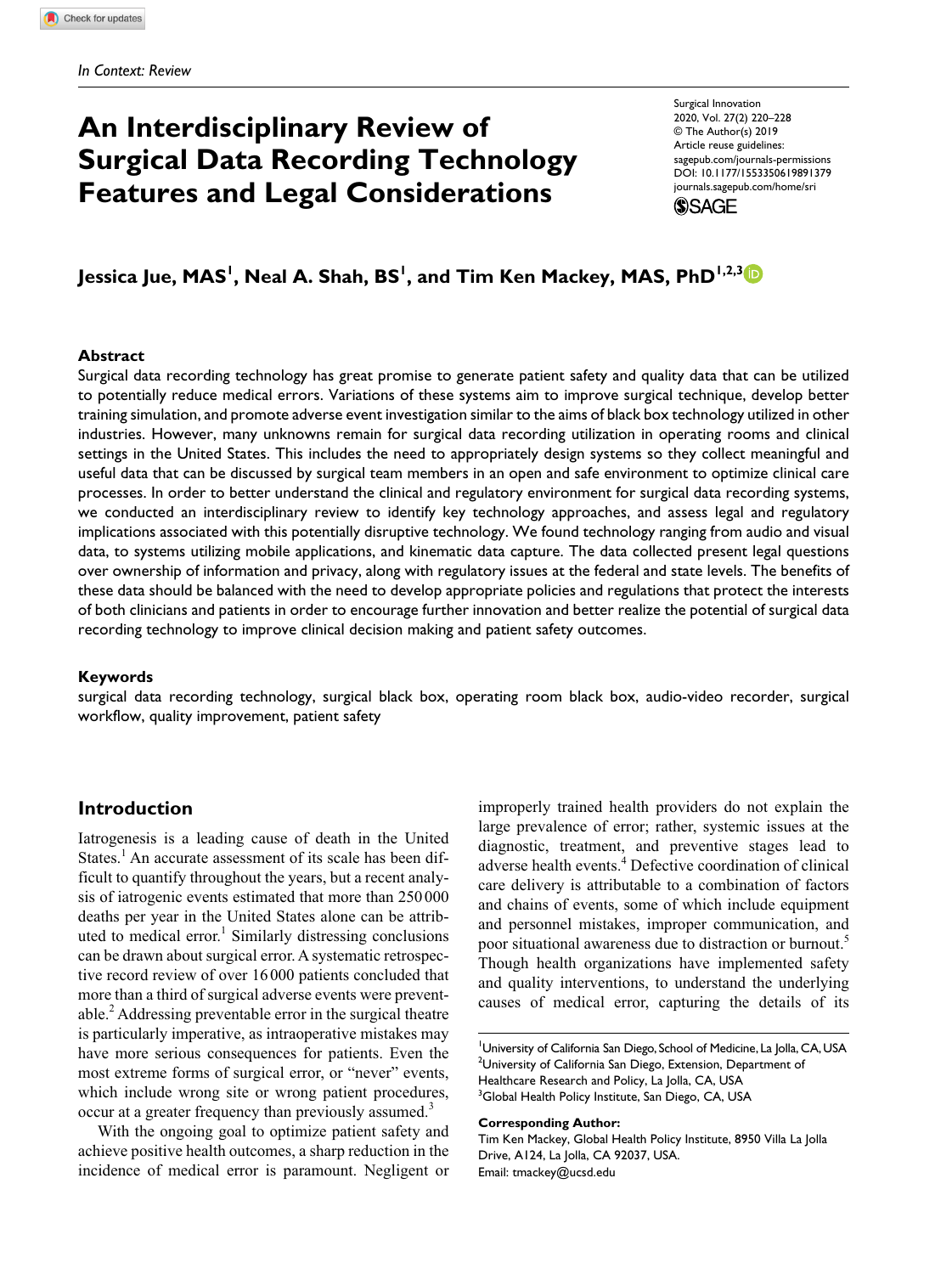occurrences to identify errant practice patterns and pinpoint opportunities for corrective measures is necessary.

Other industries employ technologies to protect the public from preventable accidents, as employing safety measures is a common legal requirement across several sectors. In the aviation industry, all aircraft are required to carry a flight data recorder and cockpit voice recorder (ie, "black box"), which collects data and details of the events immediately preceding a safety hazard encounter or airplane accident.<sup>6</sup> Such technology allows investigators to analyze and recreate the events of an accident to determine its probable cause. Specifically, the black box records aircraft performance parameters, as well as communications between the cockpit crew and traffic control personnel.<sup>6</sup> Variations of this technology are being used in other sectors, including police taskforces, commercial vehicle operations, and also operating rooms. $7-9$ 

Fundamentally, data recording technology is used to examine performance retrospectively or in real time, and the events that lead to adverse outcomes in order to prevent the same mistakes from recurring. These overarching principles translate well to clinical settings, particularly in the operating room. Surgical data recording technology, sometimes referred to as a "surgical black box," has been used to objectively and accurately record details of a procedure, providing the opportunity for more targeted retrospective case review, technical improvement, and error detection, thus serving the overall purpose of improving the quality of care.

Though the adoption of surgical data recording technology in health care settings carries much promise, the varying characteristics of these solutions have not been well explored, nor the multitude of legal and regulatory challenges associated with their potential use. Specifically, there is a great deal of variation in what constitutes a surgical data recording system. This can include systems that digitize existing medical information (such as notes taken by staff), incorporate the use of different devices (eg, cameras and microphones) that record clinical operations, along with more advanced systems that actively record and analyze data in real time. Hence, this review seeks to characterize the types of surgical data recording technology and its potential impact on patient safety by examining case studies, assessing legal implications of this technology in clinical settings, and exploring regulatory challenges in facilitating use and implementation of these systems.

# **Methods**

We conducted an interdisciplinary literature review examining original research, commentaries, review articles, and other journal articles in 3 databases. We queried search terms on PubMed (articles focused on medical and

life sciences literature), IEEE Xplore (articles on information, communication, and engineering research), and ACM Digital Library (articles on computer science and engineering) that contained the words "surgical black box," "operating room black box," "operating room data capture," "operating room video," "operating room workflow," and "surgical data recording" in the Title and Abstract field. We also used the same search term queries in Google Scholar (excluding patents and case law) and limited our review of articles to the first 10 pages of results (see Figure 1 for summary of methods).

This narrative review focused on literature about characteristics of surgical data recording technologies, advantages and future prospects of these technologies, and different use cases. The specific focus on data recording technologies necessitated that literature regarding robotassisted surgical technology, implantable medical devices, simulation models, imaging technology, remote patient monitoring, and IoT (Internet of Things) devices be excluded if they did not interface with perioperative surgical data recording technologies. Furthermore, literature using colloquial definitions of the term "black box" was excluded.

In total, 22 articles about surgical data recording systems were extracted and reviewed in depth (see Table 1). To supplement information in the primary literature, we also examined the gray literature, which included legal and regulatory analytical pieces, interviews, news reports, and general descriptions of black boxes in various fields. Examination of both peer-reviewed literature and gray literature allowed us to characterize the technology of surgical data recording systems currently used, and the legal and regulatory implications and challenges in more depth.

# **Results**

Reflecting growing interest in leveraging surgical data recording technology to improve patient safety, a number of published studies indexed in PubMed have specifically examined the use of different types of surgical data recording technologies spanning different medical specialties, including pediatric cardiac surgery, thoracic surgery, general surgery, and urological surgery (Table 1). However, we were not able to identify any articles on the subject in IEEE Xplore or ACM Digital Library, indicating that device development and product engineering efforts are primarily represented in the medical literature. These systems vary on levels of engagement with technology, types of data collected, and how data are utilized to effectuate change in the delivery of health care. Below, we outline key technology features used by these systems supported by case studies, and also detail legal and regulatory considerations that can enable or impede its adoption.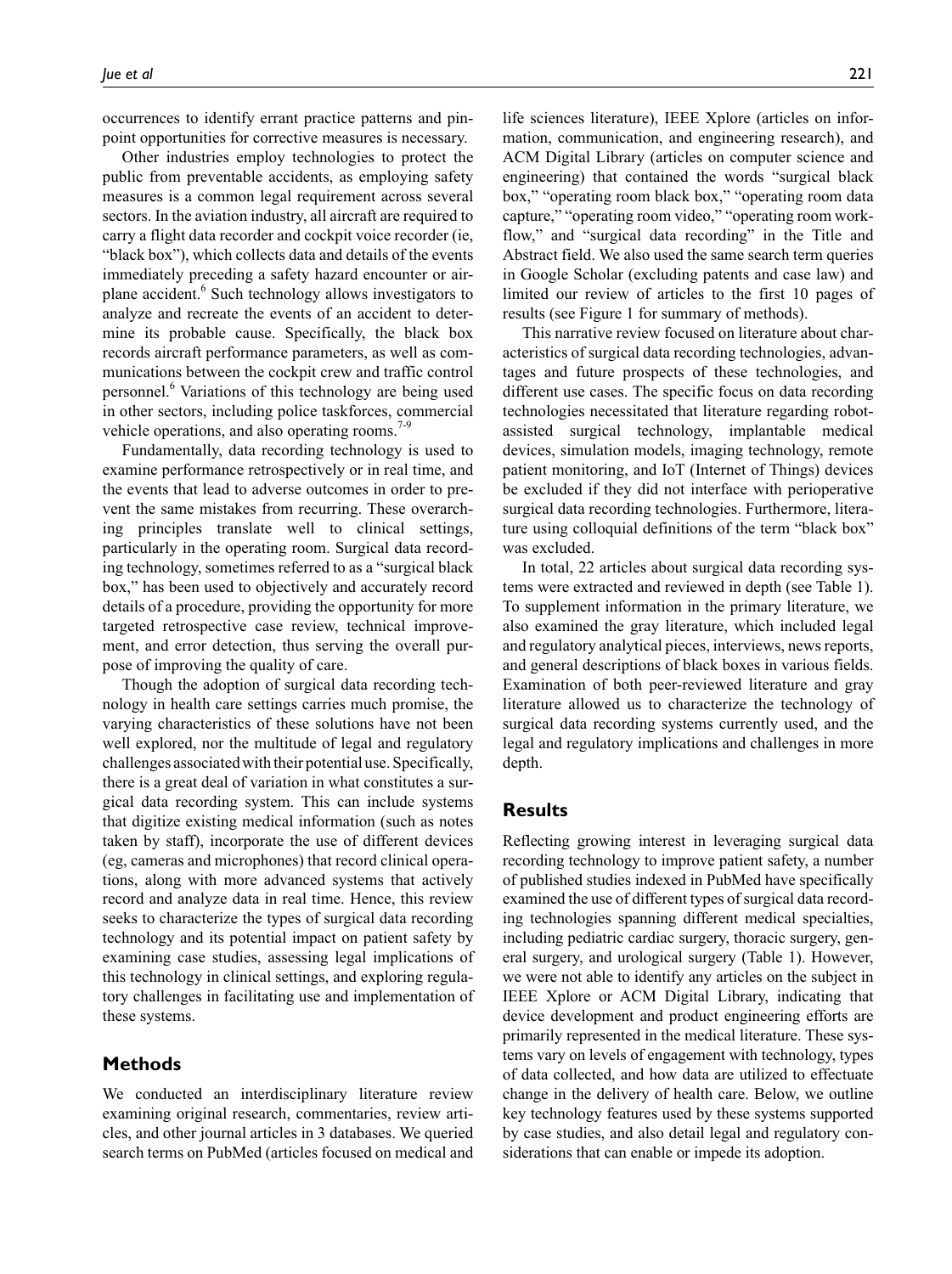

**Figure 1.** Summary of search methodology.

# *Technology Features and Use Cases*

Surgical data recording technologies primarily differ in technological complexity and the nature of data collected. We detected 3 major technology feature categories including audio-video data recording, the operating room black box, and mobile and sensor data recording. Below, we outline use cases characterizing the function of these systems and their technological features.

*Audio-Video Data Recording.* Surgical data recording systems often include an audio-video component to capture auditory and visual data in the operating room; such data are particularly useful to quantify distractions, capturing instances of error, and informing error reduction practices.

A Washington University in St. Louis study spanning from 2008 to 2010 illustrated tangible benefits of black

box principles, particularly after technology integration. After initially documenting failures on index cards during procedures, pediatric cardiac surgeons at St. Louis Children's Hospital developed a more structured mechanism to categorize the time of specific observations and errors through the use of a nurse circulator who time stamped the index cards.<sup>10</sup> The data recording methodology eventually incorporated video recordings for an added a layer of verification, as they could confirm the time-stamped intraoperative observations by the surgical staff.<sup>10</sup> Advancement of the surgical data recording technology was correlated with higher frequencies of error and adverse event identification and revealed that mistakes were often bundled into a recurring chain of events.<sup>10</sup> For instance, communication issues and improperly designed blood-delivery protocols were tied to greater rates of blood failure in patients.<sup>10</sup> These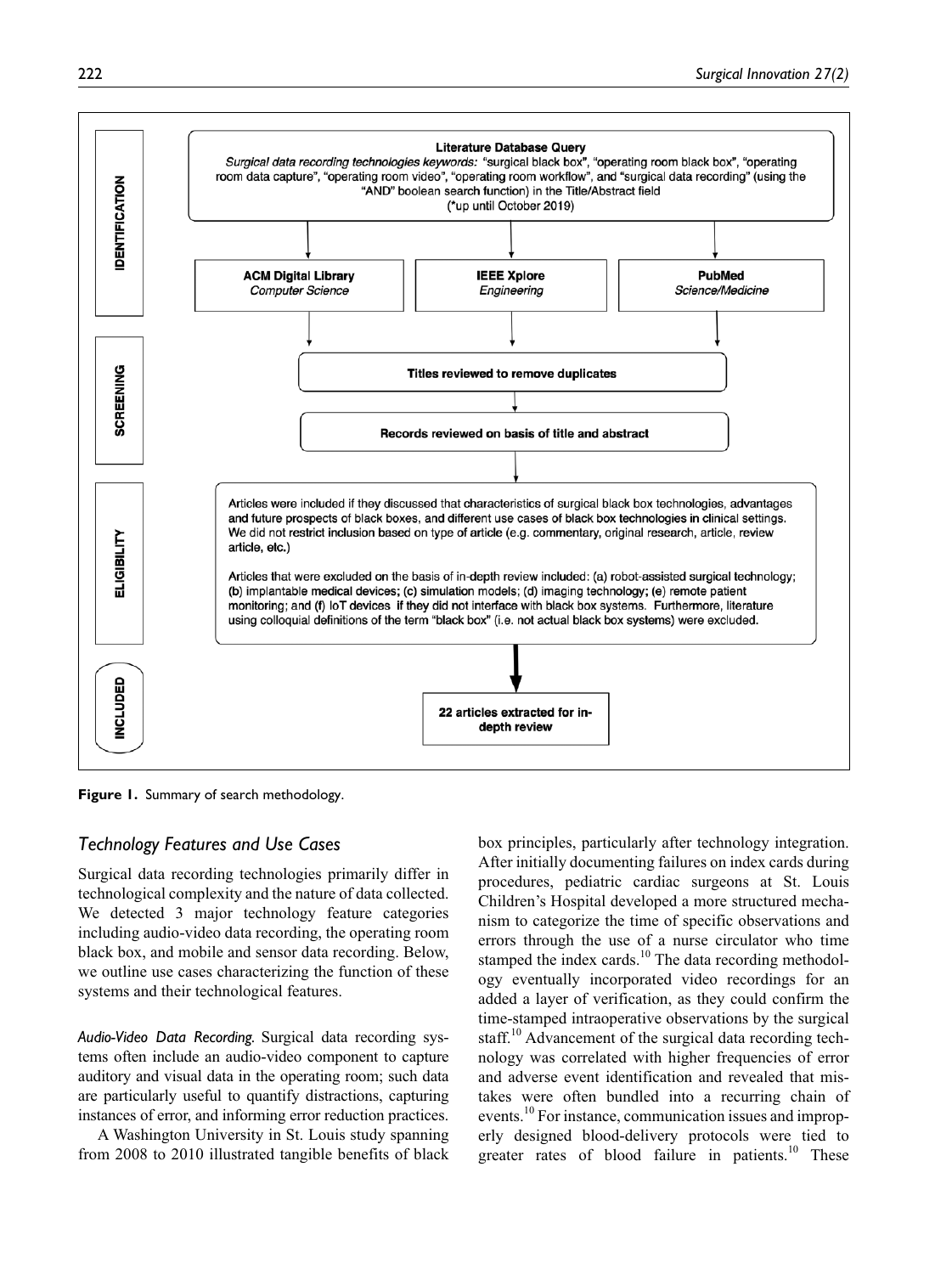|  |  | Table 1. Summary of Peer-Reviewed Articles Extracted. |  |
|--|--|-------------------------------------------------------|--|
|--|--|-------------------------------------------------------|--|

| Author                                   | Year | Content Type      | <b>Technology Description</b>                                                                                       | Regulatory/Legal Challenges                                                                                                                            |
|------------------------------------------|------|-------------------|---------------------------------------------------------------------------------------------------------------------|--------------------------------------------------------------------------------------------------------------------------------------------------------|
| Bowermaster et al <sup>10</sup>          | 2015 | Original research | Video surveillance and analysis                                                                                     | Ownership of information, patient/provider                                                                                                             |
|                                          |      |                   |                                                                                                                     | consent, medical malpractice concern                                                                                                                   |
| Etherington et al <sup>29</sup>          | 2019 | Original research | Multifaceted system with visual<br>and auditory data, sensors, and<br>intraoperative data                           | Ownership of information, patient/provider<br>consent, medical malpractice concern,<br>federal and state level technology<br>regulation                |
| Fesco et $al22$                          | 2018 | Original research | Multifaceted system with visual<br>and auditory data, sensors, and<br>intraoperative data                           | Ownership of information, patient/provider<br>consent, medical malpractice concern,<br>federal and state level technology<br>regulation                |
| Gambadauro and<br>Magos <sup>30</sup>    | 2012 | Commentary        | Video surveillance and analysis                                                                                     | Ownership of information, patient/provider<br>consent, medical malpractice concern                                                                     |
| Göras et al <sup>24</sup>                | 2018 | Original research | Mobile tablet data entry platform                                                                                   | Ownership of information, patient/provider<br>consent, medical malpractice concern                                                                     |
| Guerlain et al <sup>28</sup>             | 2005 | Original research | Digital audio-video recording<br>system, with software to collect<br>and synchronize data                           | Ownership of information, patient/provider<br>consent, medical malpractice concern                                                                     |
| Hu et al <sup>14</sup>                   | 2006 | Original research | Video-based surveillance system<br>with variable image quality,<br>visualization from different<br>computers        | Ownership of information, patient/provider<br>consent, medical malpractice concern                                                                     |
| Huang et al <sup>25</sup>                | 2017 | Original research | "SmartOR" data recording system<br>containing sensors for automatic<br>data capture                                 | Ownership of information, patient/provider<br>consent, medical malpractice concern                                                                     |
| Jung et al <sup>17</sup>                 | 2018 | Original research | Multifaceted system with visual<br>and auditory data, sensors, and<br>intraoperative data                           | Ownership of information, patient/provider<br>consent, medical malpractice concern,<br>federal/state level technology regulation                       |
| Jung et al <sup>20</sup>                 | 2019 | Original research | Multifaceted system with visual<br>and auditory data, sensors, and<br>intraoperative data                           | Ownership of information, patient/provider<br>consent, medical malpractice concern,<br>federal/state level technology regulation                       |
| Jung et al <sup>21</sup>                 | 2019 | Original research | Multifaceted system and visual<br>and auditory data, sensors, and<br>intraoperative data                            | Ownership of information, patient/provider<br>consent, medical malpractice concern,<br>federal/state level technology regulation                       |
| Kranzfelder et al <sup>2/</sup>          | 2011 | Literature review | Radiofrequency identification,<br>sensors, barcode, vocal<br>recognition software                                   | Ownership of information, patient/provider<br>consent, medical malpractice concern,<br>federal and state level technology<br>regulation                |
| Lane et al <sup>23</sup>                 | 2012 | Original research | Mobile application with visual and<br>auditory data, patient vital signs,<br>other intraoperative data              | Ownership of information, patient/provider<br>consent, medical malpractice concern,<br>federal/state level technology regulation,<br>security concerns |
| Levin and Tan <sup>38</sup>              | 2015 | Commentary        | None                                                                                                                | None                                                                                                                                                   |
| Moulton <sup>32</sup>                    | 2015 | Commentary        | None                                                                                                                | Medical malpractice concern                                                                                                                            |
| Reinersman and<br>Blackmon <sup>11</sup> | 2015 | Original research | Digital health database                                                                                             | Ownership of health information,<br>confidentiality, adverse event reporting                                                                           |
| Shah et al <sup>31</sup>                 | 2019 | Commentary        | None                                                                                                                | None                                                                                                                                                   |
| Verdaasdonk et al <sup>35</sup>          | 2008 | Original research | Audio-video recording system to<br>create handwritten equipment<br>checklist                                        | Ownership of information, confidentiality,<br>adverse event reporting, medical<br>malpractice concern                                                  |
| Wasserman <sup>36</sup>                  | 2015 | Commentary        | Handwritten notecards,<br>multifaceted system with visual<br>and auditory data, sensors, and<br>intraoperative data | Ownership of information, confidentiality,<br>adverse event reporting                                                                                  |
| Weigl et al <sup>13</sup>                | 2018 | Original research | Multifaceted system with visual<br>and auditory data, sensors, and<br>intraoperative data                           | Ownership of information, patient/provider<br>consent, medical malpractice concern,<br>federal/state level technology regulation                       |
| Xiao et al <sup>15</sup>                 | 2008 | Original research | Video-based surveillance system<br>with variable image quality,<br>visualization from different<br>computers        | Ownership of information, patient/provider<br>consent, medical malpractice concern                                                                     |
| Zheng et al <sup>12</sup>                | 2008 | Original research | Audio-video recording system to<br>quantify disruption/distractions                                                 | Ownership of information, patient/provider<br>consent, medical malpractice concern                                                                     |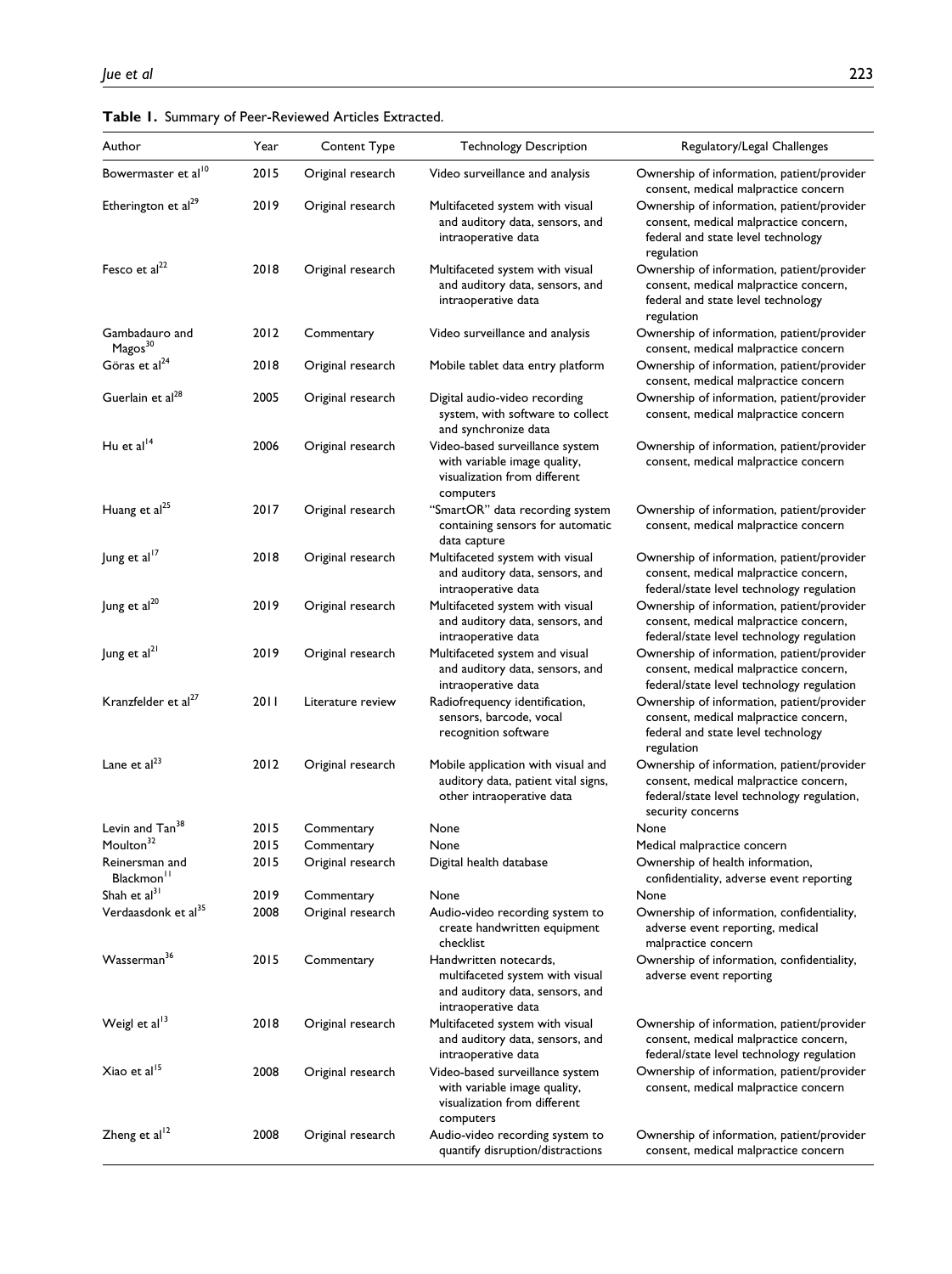observations effectuated corrective measures to transform the blood product delivery workflow in the department, leading to reduction in blood-related failure.<sup>10</sup>

At the Mayo Clinic, video recording supplemented digitized health information for patients who underwent video-assisted thoracoscopic surgery lobectomy.<sup>11</sup> The analysis identified patients who encountered a catastrophic complication, which was defined as an event that resulted in an additional unplanned major surgical procedure.<sup>11</sup> The study determined that surgeons who were aware of specific intraoperative risks were better prepared to respond to complication encounters that required unplanned and additional surgery, an awareness that ultimately led to a decrease in morbidity.<sup>11</sup> This could allow for the integration of visual heuristics that simulate validated intraoperative complications into surgical training programs, better preparing novice surgeons yet to encounter an intraoperative complication. This data recording system utilizes an existing database of medical records and video recording, which is then used to conduct a retrospective review of surgical outcomes in order to improve technique, awareness, and processes.<sup>11</sup>

Synthesis of audio and video input expands the scope of collectable data—particularly, surgical workflow and disruptive events.<sup>11-13</sup> An audio-video data recording system in Oregon quantified disruption in the operating room.<sup>12</sup> During laparoscopic antireflux surgery, physicians identified 114 disruptive events per hour, including instrument changes, surgeon position changes, shift changes, conversations, and phones and pagers going off. $^{12}$  Most frequently, intraoperative conversations were the largest source of distractions, occurring about 71 times per hour.<sup>12</sup> However, these did not delay cases or disrupt workflow; the event that most commonly delayed cases was waiting for unavailable instruments, which caused over 4 minutes of delay per hour.12 Similarly, another study that assessed surgical workflow disruptions during robotic-assisted radical prostatectomies using audio-video data recording systems identified 16.27 disruptive events per hour, most commonly during the robot docking phase.<sup>13</sup>

Reflecting the utility of audio-video surgical data recording systems, an automated system visualizing the operating room by gathering video from within the operating room and patient vital signs has been developed at the University of Maryland.<sup>14</sup> The Video Board System also has controllable image quality, and its output is displayed at 4 different visualization stations.<sup>14</sup> The most frequent physician users of this system were anesthesiologists, who stated its utility to examine case completion time, and to check whether a room is available during periods of high operating room occupancy.<sup>15</sup>

*Operating Room Black Box.* Currently, the most widespread surgical data recording technology in use and that

is being studied is that of Dr Teodor Grantcharov at St. Michael's Hospital in Toronto.<sup>16</sup> Called the "OR Black Box," this surgical data recording system incorporates cameras, microphones, sensors, and error analysis software connected to a series of computers to capture intraoperative details, operating room environment data, auditory distractions, interpersonal and communication dynamics, nontechnical data, and technical data.<sup>16,17</sup> Technical data captured by this system mainly identifies intraoperative performance error—specifically, when, why, and how likely it is to happen. An initial analysis of laparoscopic procedures using the "OR Black Box" at the University of Toronto determined that some form of auditory disruption occurred nearly every minute of a case, with operating room doors, loud noises, pagers, or telephones being the primary causes.<sup>16</sup> Within the defined phases of the laparoscopic procedures, error most likely occurred during dissection, resection, and reconstruction.<sup>17</sup> The types of technical error most likely to occur were improper estimations of force applied to tissue and distance to the target tissue during operative steps.<sup>17</sup>

Further trials of the OR Black Box yielded insightful conclusions about where mistakes were most likely to happen, and the nature of adverse events.<sup>18</sup> One study of gastric bypass surgeries yielded an observed 86% of surgical errors were made during the 2 steps, suturing and grafting the bowel.<sup>18</sup> Another study identified 66 adverse events in 38 bariatric laparoscopic procedures; most adverse events were either hematoma, minor bleeding, or thermal injury to nontarget tissues, with 75% of such events going unnoticed to the surgical team.<sup>19</sup> A crosssectional study of elective laparoscopic general surgery cases between April 2014 and 2016 using the OR Black Box identified 30% of cases that contained a devicerelated interruption.<sup>20</sup> These interruptions were most common in sleeve gastrectomy and oncologic gastrectomy.<sup>20</sup> This surgical data recording system also demonstrated a significantly better ability to identify and report veress needle injuries when compared with traditional chart review.<sup>21</sup> Using the OR Black Box, 12 veress needle injuries were identified as opposed to 3 through traditional chart review, and 47 near misses were identified as opposed to 0 by chart review analysis. $21$ 

OR Black Box data have also been applied to better analyze nontechnical performance, including teamwork and interpersonal dynamics. $^{22}$  In one study, surgeons, fellows, scrub nurses, and circulating nurses were rated for specific nontechnical behaviors, including leadership, situational awareness, decision-making, communication, and teamwork.<sup>22</sup> The study concluded that surgeons most commonly exhibited adept situational awareness and leadership, while the nurse team excelled at task management and situational awareness.<sup>22</sup> Of the total care provider team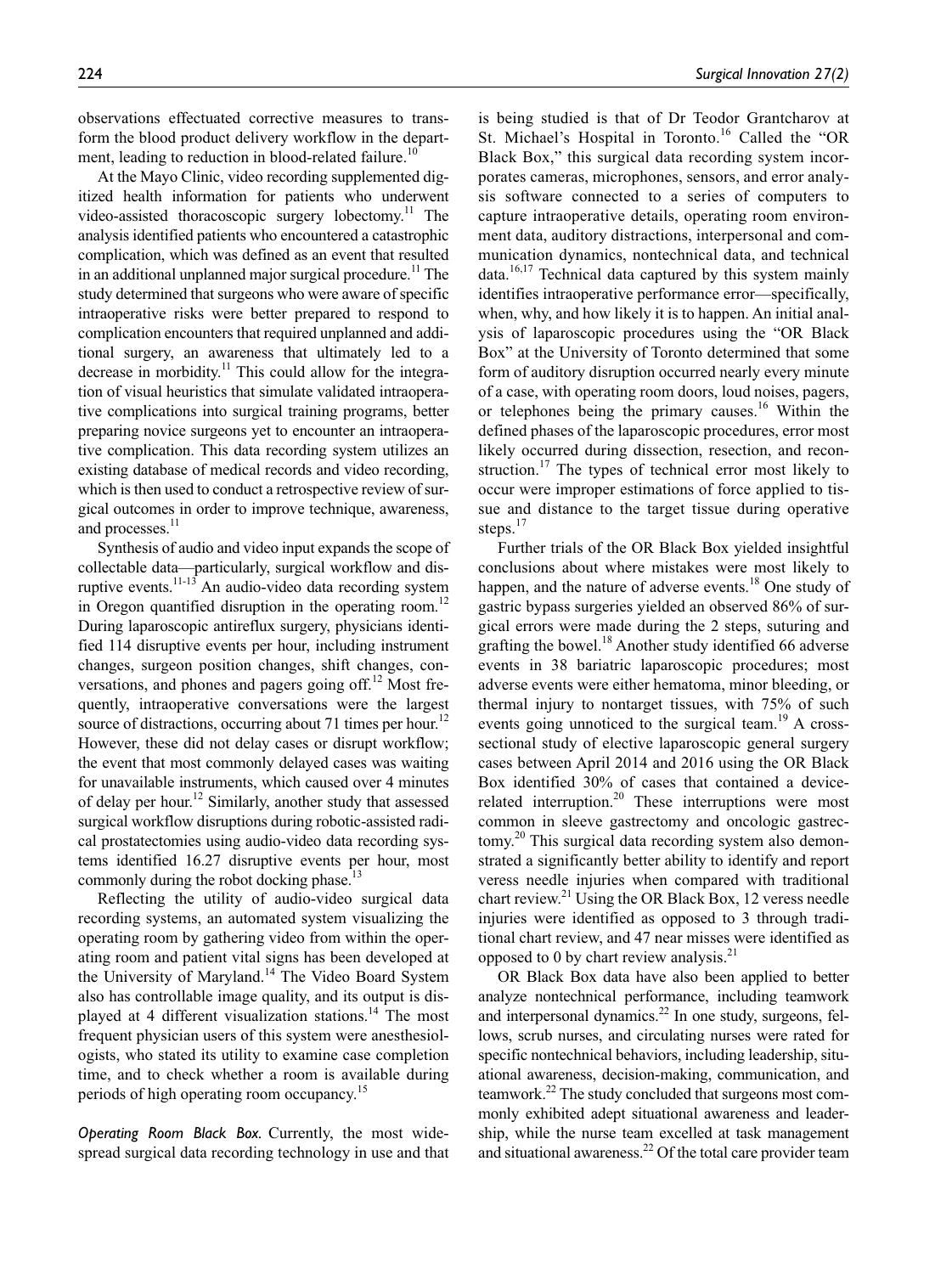studied, the surgeon and scrub nurse demonstrated the most positive nontechnical behavior.<sup>22</sup>

With the ability to collect highly specific surgical, perioperative, and behavioral details, this surgical data recording system provides a glimpse into what is possible with a semi-integrated, multiuse system that combines the use of different monitoring devices and software.

*Mobile and Sensor Data Recording.* Surgical data recording systems have also been integrated into mobile platforms to increase visualization and accessibility in the hospital setting. At Vanderbilt University Medical Center, a mobile application called VigiVU provides access to operating room video feeds, voice and text communication, electronic health record access, patient vital signs, and anesthetic interventions, all of which are accessible on an iPhone.<sup>23</sup> In Sweden, a portable touchscreen tablet was used as a data recording device. $^{24}$  Information was collected for each observed task and entered into a mobile application, which would require the task, interruption, cause of interruption, and the "who," "what," "how," and "why" of each interruption.<sup>24</sup> This study was used to identify multitasking and interruptions experienced by the surgical team at a county hospital, and it ultimately found that the surgical team faced multiple instances of interruption and multitasking, with the potential to adversely affect patient outcomes.<sup>24</sup>

At the University of Houston, a data recording system called the "SmartOR" was developed and composed of 3 sensors, a wireless network, and a data capturing computer to automate data collection.25 The system automatically collects data on room activity, patient movement, turnover time, and patient identification in real time, and identifies outliers for further examination.<sup>25</sup> Because these data are automatically captured and no manual entry is required, it can allow the care team to maintain its focus on a case.<sup>25</sup>

Non–audio-video sensor data utilizing software can also enable collection of specific information to better analyze particular procedures. The "dvLogger," employed by urology surgeons at the University of Southern California, adds a new data point, kinematic data, to evaluate surgeon performance during robot-assisted prostatectomies via the da Vinci Surgical System.<sup>26</sup> On review of 100 cases, the review team was able to notice strong differences between expert and novice surgeons, by looking at time of completion of operative steps, camera movement frequency, instrument idle time, camera path length, and instrument travel distance.<sup>26</sup> These metrics highlight the increased efficiency that expert surgeons brought to cases and where the greatest technique discrepancies were, which can serve as a basis for more targeted training and improvement.<sup>26</sup>

A review of information retrieval in the operating room in 2011 identified bar code, radiofrequency identification, and vocal and emotional recognition technologies as additional promising sensor and tracking technologies.<sup>27</sup> Bar codes were placed on surgical instruments and material in the operating room, which was proven to be effective for automatic surgical instrument identification and reducing instances of retained foreign objects.<sup>27</sup> Radiofrequency identification was deemed promising for continuous personnel tracking in the operating room to better understand workflow dynamic, and vocal and emotional recognition software was also posited as a feasible, though challenging means to analyze communication in the operating room.<sup>27</sup>

The aforementioned studies suggest that information collected via surgical data recording systems can benefit physicians and improve patient safety in a multitude of ways, allowing surgeons to review and critique their surgical technique, distractions, and interpersonal dynamics, which enable discussion of performance improvement, situational awareness and judgment in light of an adverse event, along with more targeted teaching mechanisms and opportunities.20-22,26-28

# *Legal and Regulatory Consideration for Black Box Use*

A survey of the OR Black Box revealed differing attitudes by patients and physicians regarding the technology.<sup>28</sup> In general, whereas patients were as a whole supportive and comfortable by its use in the operating room, physicians were more concerned about the consent process, security, and medicolegal issues.<sup>29,30</sup> Ultimately, surgical data recording technologies vary in the amount and types of data collected, degree of technology integration, and related utility in the clinical setting. However, because data recording technologies may capture audio, video, patient, and provider data associated with sensitive protected health information, they inherently carry medicolegal questions. The handling of all of these records carries a number of potential legal implications that require further exploration.

An analysis of the medicolegal landscape of surgical data recording technologies proposed a transparent and comprehensive patient informed consent protocol outlining the technology's use and how data collected in these systems could be used. $31$  If the data were to be used for quality improvement or research purposes, the information captured on the surgical data recording device would belong to the hospital and physicians for case review, clinical research, or morbidity and mortality (M&M) conferences, and protected from litigation. $31$  If captured data were to be included as part of a patient's medical record, that would render it potentially discoverable for litigation in malpractice cases. $31$  These additional details by way of factual, audio-video recording, instead of witness/defendant recall in absence of concrete camera and microphone evidence, could obviate lengthy litigation, as the record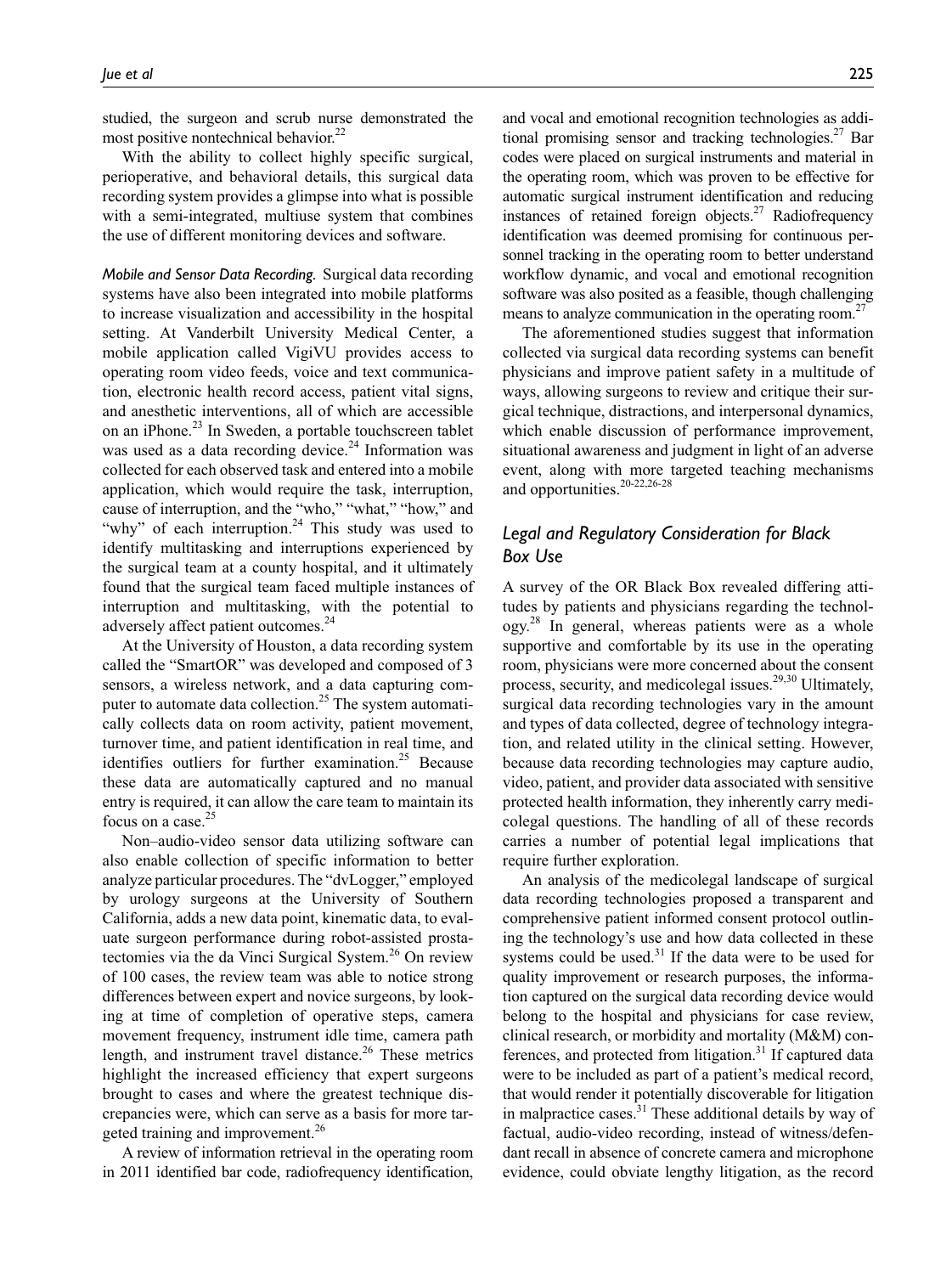could confirm or deny accusations of meeting or failing to meet the standard of care. $32$  If an error in the operating room causes injury, there may also be opportunities to not only learn from unanticipated mistakes but also promote early resolution or an alternative dispute resolution prior to formal litigation. $32$ 

Ultimately issues related to data and patient privacy, device regulation (including for the different components of surgical data recording device systems), and concerns about implications for medical malpractice will need to be assessed within the context of a multitude of clinical, legal, and business factors. This principally includes the technology features of the devices, what data it stores, how that data interacts with other systems, and the purpose of collecting said data from these systems.<sup>33</sup> Arguably, a "one-size-fits-all" approach to addressing outstanding privacy, legal, and regulatory considerations will fall short, but these issues will need to be resolved prior to more widespread adoption of these systems in broader patient safety interventions.

# **Discussion**

The adoption of surgical data recording technology carries the potential to capture robust intraoperative data about adverse events, technical performance, equipment checklists, surgical workflow, and distractions.<sup>13,14,16,17,22</sup> These technologies can span from audio-video recording systems, multifaceted systems incorporating sensors and audio-video, mobile applications, and kinematic data capturing systems for robot-assisted surgeries.<sup>16,17,23,26</sup> Precise data like these can inform better error detection protocols, situational awareness, workflow processes, positive interpersonal communications, and teaching methods, all while improving patient safety outcomes. At the same time, the benefits of this technology should be balanced with the need to develop appropriate policies and regulations that protect the interests of both patients and clinicians.

Lessons from outside of the United States on the use of surgical data recording systems may serve as models and offer glimpses on the future application of this technology. At the AMC Hospital in Amsterdam, the strategy of the OR Black Box implementation leveraged its strengths, while mitigating challenges associated with economic cost and legal issues.<sup>34</sup> Comprehensive Black Box data at the hospital was discussed postoperatively by the surgical team, with the goal of creating a safe learning environment for physicians to properly review cases.<sup>3</sup> Importantly, the data from the system are not included as part of the medical record; however, patients still have some level of access to data. $34$  A patient can request data if something goes wrong after a surgery, but identifying factors of the health care personnel remain anonymous.<sup>34</sup>

All of the data of a particular case is only kept for a few days, and subsequently destroyed after postoperative analysis.<sup>34</sup> AMC's use of these data represents one strategy of promoting this technology's potential, by keeping the primary focus error identification, case review, and improving patient safety outcomes. The focus of this surgical data recording system is on objective and anonymized data generation, not its use to assign blame or fault in the event that there is an adverse outcome.

Importantly, the interest garnered by surgical data recording systems is rooted in more than just the ability to capture data; the literature confirms that data captured has informed better system-wide clinical practices in the hospitals that used them. Notably, at St. Louis Children's Hospital, the blood delivery system was replaced with a more efficient, time-sensitive blood delivery workflow process.<sup>10</sup> Medication detection failure tied to the implementation of a new electronic health record system triggered hospital-wide change—the information technology department at the hospital addressed glitches and shortcomings of the new electronic health record system, thus resulting in a hospital-wide decrease of software glitches.<sup>10</sup> At the Mayo Clinic, the realization that important intraoperative details were absent in medical record reviews led to a change in error detection strategies, and thus informed, data-driven teaching methods and simulation models to train newer surgeons.<sup>11</sup> In the Netherlands, surgeons used these data to develop a 28-item checklist to assess laparoscopic equipment issues during laparoscopic cholecystectomies. The checklist reduced instances of improper equipment positioning and settings/connections issues.<sup>35</sup>

From a legal standpoint, in the United States, many physicians traditionally deal with medical complications by way of M&M conferences. Such conferences heavily depend on discussion; memory recall during M&M case reviews about adverse events fuel analysis about the factors leading to iatrogenic events, in order to implement corrective measures and avoid recurring mistakes.<sup>36</sup> In the absence of precise data about how, when, and where specific types of error occurred and their root causes, M&Ms may have shortcomings. Bridging M&Ms with surgical data recording systems can strengthen the postoperative analysis. Legally, information discussed in M&M conferences and clinical peer reviews is protected under the Healthcare and Quality Improvement Act.<sup>36,37</sup> Such discussions are privileged, confidential, and generally shielded from being presented as evidence in litigation, essentially allowing health care providers to assess care openly and safely without the looming threat of liability or litigation.

Despite clear benefits to surgical data recording systems, in order to encourage widescale adoption and investment, existing legal and regulatory challenges must be resolved or clarified. This may require new patientcentered informed consent for this technology,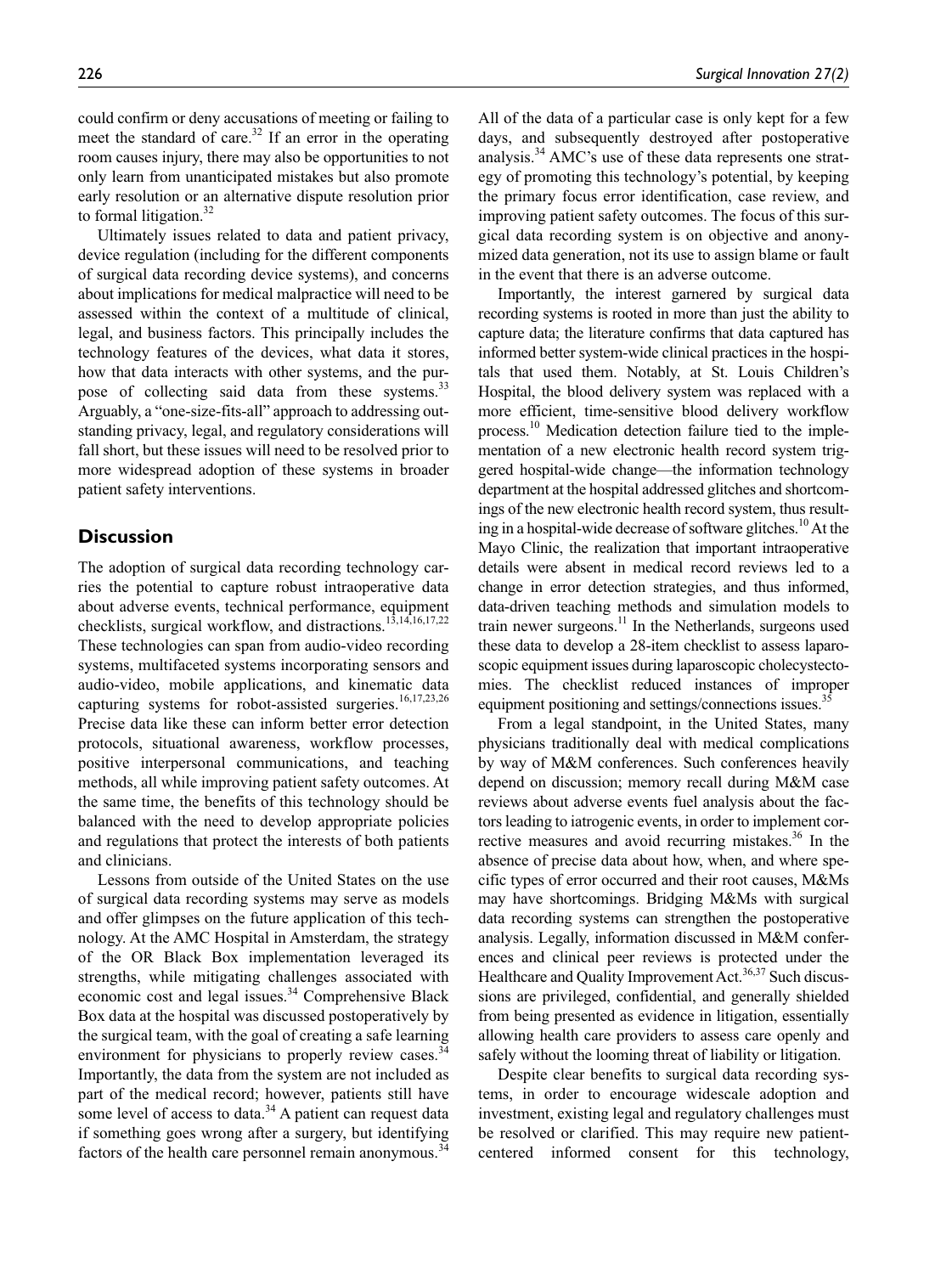incentivization for both patients and providers to use these systems for shared goals and decision-making, and allowing for appropriate legal protections to encourage clinical adoption.

# **Conclusions**

Technological advancements allow for patients to be active players in their own health care. Examples of such advancements include portal technology (ie, allows physicians and patients to access medical records and interact online), mHealth (mobile health promotes use of wireless devices that allow physicians and patients to access and send health information such as blood pressure checks and electrocardiogram results), remote monitoring tools (eg, home monitoring system where a device such as a pacemaker automatically transmits data to a remote center that would allow for a patient to be contacted by health care providers), and now surgical data recording technology.

This novel data collection technology can enable health care providers with crucial information about procedures in their respective fields, while facilitating coordination of care through enhanced data sharing, and allowing clinicians to understand why suboptimal outcomes occur within their team dynamics. A process of reviewing such details can encourage adherence to existing protocols as anomalies would be detected and variations in practice patterns could be corrected intraoperatively as well as postoperatively.

Furthermore, though the utility of surgical data recording systems has only been demonstrated in surgeries, its applicability can extend to other medical specialties. In anesthesiology, arguments have been made that the role of anesthesiologists in perioperative care and the general importance of quality and safety are both highly compatible with audio-video recording technology.<sup>38</sup> Critically, surgical data recording systems can provide mutual benefit for physicians and patients—the main stakeholders of health care systems. Though navigating the legal and regulatory questions will present its own challenges, the opportunity to introduce a potentially revolutionary technology for shared goals of patient safety necessitates further exploration.

## **Author Contributions**

Study concept and design:

Acquisition of data: JJ and NAS contributed to acquisition of the data for this literature review

Analysis and interpretation: All authors contributed in conducting analysis and interpretation of data

Study supervision: TKM supervised the study

### **Declaration of Conflicting Interests**

The author(s) declared no potential conflicts of interest with respect to the research, authorship, and/or publication of this article.

### **Funding**

The author(s) received no financial support for the research, authorship, and/or publication of this article.

### **ORCID iD**

Tim Ken Mackey **iD** <https://orcid.org/0000-0002-2191-7833>

### **References**

- 1. Makary MA, Daniel M. Medical error—the third leading cause of death in the US. *BMJ*. 2016;353:i2139.
- 2. Anderson O, Davis R, Hanna GB, Vincent CA. Surgical adverse events: a systematic review. *Am J Surg*. 2013;206: 253-262.
- 3. Stahel PF, Sabel AL, Victoroff MS, et al. Wrong-site and wrong-patient procedures in the universal protocol era: an analysis of a prospective database of physician selfreported occurrences. *Arch Surg*. 2010;145:978-984.
- 4. Kohn LT, Corrigan J, Donaldson MS. *To Err is Human: Building a Safer Health System*. Washington, DC: National Academy Press; 2000.
- 5. Etchells E, O'Neill C, Bernstein M. Patient safety in surgery: error detection and prevention. *World J Surg*. 2003;27:936-942.
- 6. Bonsor K, Chandler N. How black boxes work. [http://sci](http://science.howstuffworks.com/transport/flight/modern/black-box.htm)[ence.howstuffworks.com/transport/flight/modern/black](http://science.howstuffworks.com/transport/flight/modern/black-box.htm)[box.htm.](http://science.howstuffworks.com/transport/flight/modern/black-box.htm) Accessed March 5, 2019.
- 7. Ariel B, Farrar WA, Sutherland A. The effect of body-worn cameras on use of force and citizens' complaints against the police: a randomized controlled trial. *J Quant Criminol*. 2015;31:509-535.
- 8. Klest JG. Preserving the "black box" after a truck accident. [https://corporate.findlaw.com/litigation-disputes/preserv](https://corporate.findlaw.com/litigation-disputes/preserving-the-black-box-after-a-truck-accident.html)[ing-the-black-box-after-a-truck-accident.html](https://corporate.findlaw.com/litigation-disputes/preserving-the-black-box-after-a-truck-accident.html). Accessed March 5, 2019.
- 9. Crossan A. What if there were a "black box" in every hospital operating room? [https://www.pri.org/stories/2014-09-03/](https://www.pri.org/stories/2014-09-03/what-if-there-were-black-box-every-hospital-operating-room) [what-if-there-were-black-box-every-hospital-operating](https://www.pri.org/stories/2014-09-03/what-if-there-were-black-box-every-hospital-operating-room)[room](https://www.pri.org/stories/2014-09-03/what-if-there-were-black-box-every-hospital-operating-room). Published September 3, 2014. Accessed: March 5, 2019.
- 10. Bowermaster R, Miller M, Ashcraft T, et al. Application of the aviation black box principle in pediatric cardiac surgery: tracking all failures in the pediatric cardiac operating room. *J Am Coll Surg*. 2015;220:149-155.e3.
- 11. Reinersman JM, Blackmon SH. Are we looking at a surgical black box in the future? *J Thorac Cardiovasc Surg*. 2015;149:62-63.
- 12. Zheng B, Martinec DV, Cassera MA, Swanström LL. A quantitative study of disruption in the operating room during laparoscopic antireflux surgery. *Surg Endosc*. 2008;22:2171-2177.
- 13. Weigl M, Weber J, Hallett E, et al. Associations of intraoperative flow disruptions and operating room teamwork during robotic-assisted radical prostatectomy. *Urology*. 2018;114:105-113.
- 14. Hu PF, Xiao Y, Ho D, et al. Advanced visualization platform for surgical operating room coordination: distributed video board system. *Surg Innov*. 2006;13:129-135.